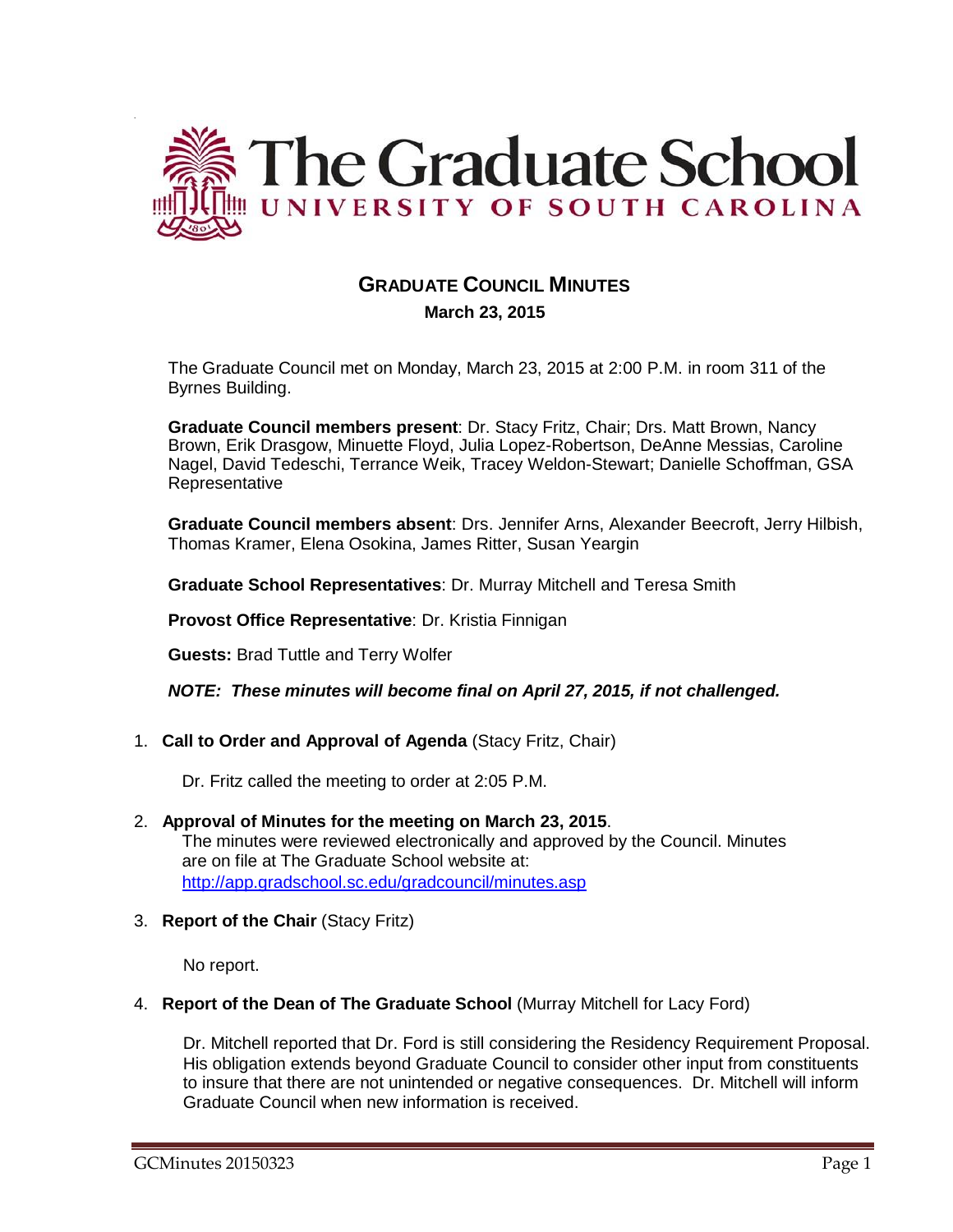## 5. **Report of the Associate Dean / Secretary of the Graduate Council** (Murray Mitchell)

A. There is a federal requirement to report on gainful employment disclosures for graduate certificate programs. The Academic Program Development Office is in the process of implementing required changes to have this information reported in a more uniform manner across programs and institutions. Hence, non-profit institutions are also required to report this information. As those changes become more explicit, we will make the information available.

The impetus for reporting requirements grew out of for-profit institutions advertising to students to enroll and get your degree in their pajamas while at home. They state that the student can qualify for student loans. However, there is a high student default rate on those loans because they did not get the better paying job as touted in the for-profit institution's ad. The for-profit institutions then cry foul when they have to report on the real cost of their programs, how long it takes to get the degree or certificate, and what job prospects are there?

Graduate Certificate programs are responsible for collecting that information. The format for reporting will be forthcoming as to the cost of books, tuition fees, housing and other hidden costs and job prospects for graduates. What careers have the graduates gone on to pursue? What are their potential salaries after degree?

The current Federal requirement is for graduate certificates only. Dr. Mitchell asked a variety of people, including recent graduate national representatives, if similar expectations for undergraduate and graduate degrees can be too far away. Responses have consistently been, "No." The sample form produced by a Federal office for reporting of certificates is of a bachelor's degree.

The University of South Carolina generally stands up well to external scrutiny regarding our effort at transparency. That said, we still have some work to do at the graduate level.

Dr. Fritz commended that there are other programs that report this type of information. There might be published models already in place to report this information. Dr. Mitchell mentioned that he will provide additional information as he learns more about the requirement.

- B. The final date for paper submissions to Graduate Council will be April 30. Going forward only electronic submissions will be accepted.
- C. The Center for Teaching Excellence is presenting Responding to an Active Shooter on Wednesday April 1, 9:45am – 11:45am, Room L511.
- D. The Office of New Student Orientation is recruiting orientation partners. The Orientation Partners Program offers the opportunity to reach out to incoming Freshmen, transfer students and their parents introducing them to programs and services available at the University. You will be trained as a resource guide and attend orientation fairs. It is a useful event for parents to learn about the degree program their son or daughter is enrolled in and what the possibilities for a career in that field. The Orientation Partner Program can be a useful recruiting tool to programs for students who may be undecided about a field of study or career path.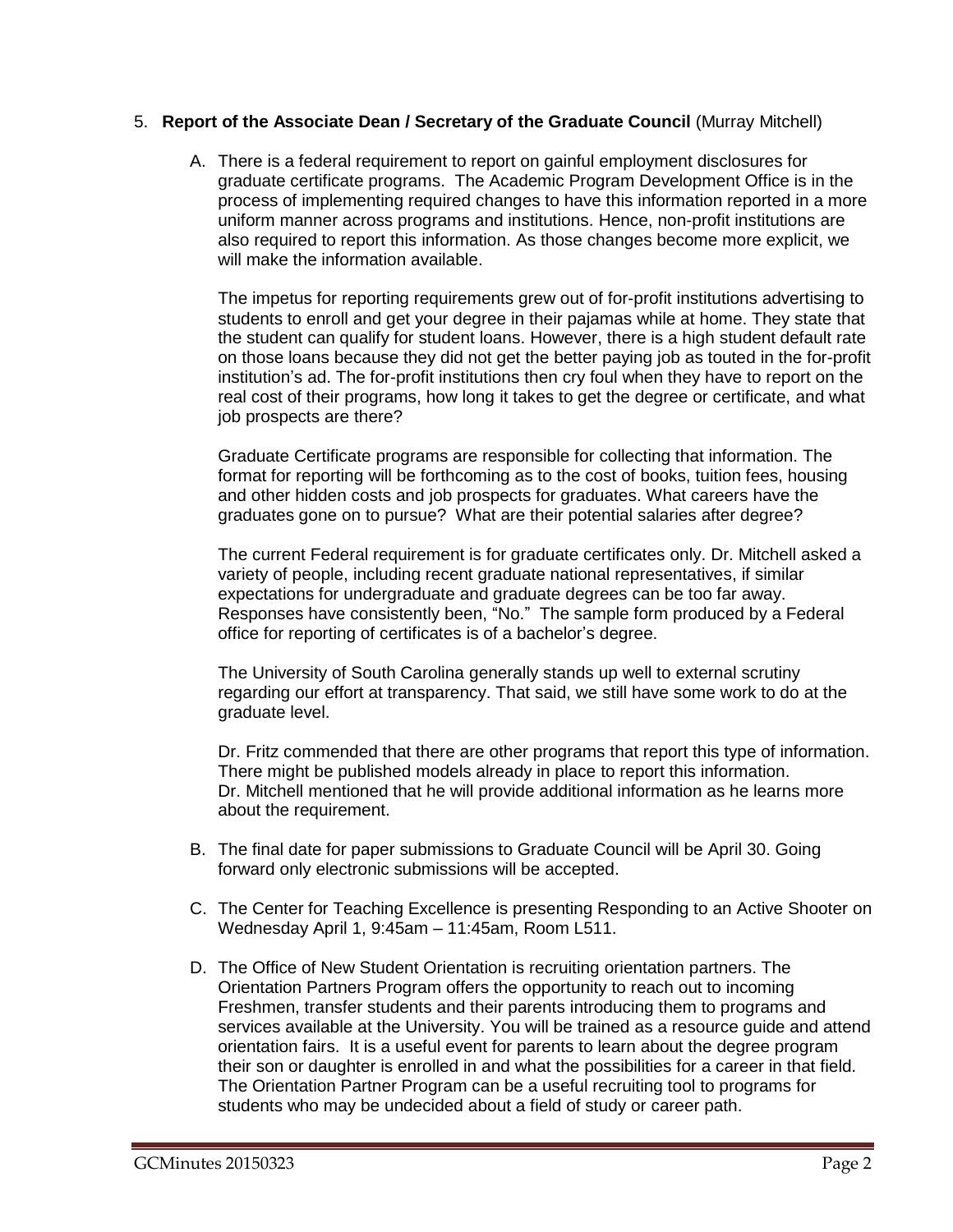- E. Second annual USC Connect Faculty Conference is Monday, May 11 from 8:30am to 1:30pm. The event is undergraduate oriented, but all Faculty are invited to attend.
- F. Carolina Intercultural Training workshops for Faculty and Staff will be held on April 1 from 2:00 to 4:00pm in the Byrnes building Room 704. Training for graduate Students will be held on April 7 & 16 from 5:30am-7:30pm in the Byrnes building Room 704. The University hosts more than 1,400 international students from over 100 countries. The workshops are designed to reduce prejudice and enhance cultural awareness as we welcome international students to the University.
- G. The Provost Office is sponsoring the 22<sup>nd</sup> Annual First-Year Reading Experience featuring the book, "Where'd You Go Bernadette?" by Maria Semple. Deans and Faculty are needed for the event to serve as story discussion leaders. This give them an opportunity to influence incoming undergraduate students to the university who may have questions about our programs. The event is scheduled to be held in the Colonial Life Arena on Monday, August 17. Deans and Faculty are encouraged to participate.
- H. There is a current controversy at Clemson regarding the name on Tillman Hall. One perspective is that the building is named after a racist, and the name of on the building should be changed. An alternative perspective is that it is in recognition of a person in the time and place of their day. Changing the name would not change the perspective, or influence what happens on today's campus. Historically, contributions to society do not change. However, perspective on the merits of that work may evolve or change.
- I. Dr. Mitchell attended the Conference of Southern Graduate Schools (CSGS), March 5-8, in New Orleans. It was interesting to hear perspectives with representatives from other institutions regarding the residency requirement. There is no uniform policy or practice. Institutions are exploring alternative ways to address residency on their campuses. Based on conversations with other peer and peer aspirant university representatives, the University of South Carolina is doing well to meet the needs of its diverse graduate students.
- J. Regarding courses and the expiration of those courses, if a student is working toward a master's degree, the courses have a shelf life of six years. After six years, a student must revalidate the courses taken at USC. Any transfer credits will expire. USC does not revalidate courses from another institution. For the Doctoral degrees, the courses are good for 10 years. Some of the responses from other institutions are that courses never expire. The perspective is that a committee is responsible for insuring the candidate has current knowledge based on the completion of a comprehensive assessment and their thesis or dissertation demonstrates the mastery of current knowledge.

Dr. Fritz asked for an explanation of "revalidate." In some programs, students are required to take an oral and a written exam. In department where the faculty is familiar with the student and their work, the student can get these faculty to vouch for their knowledge and work. Others, there is little requirement before signing the revalidation form. Some faculty will not revalidate and require the student to retake the course. Therefore, revalidation is executed in a variety of ways. The intention is that student has current mastery of knowledge. The issue is that information changes over time.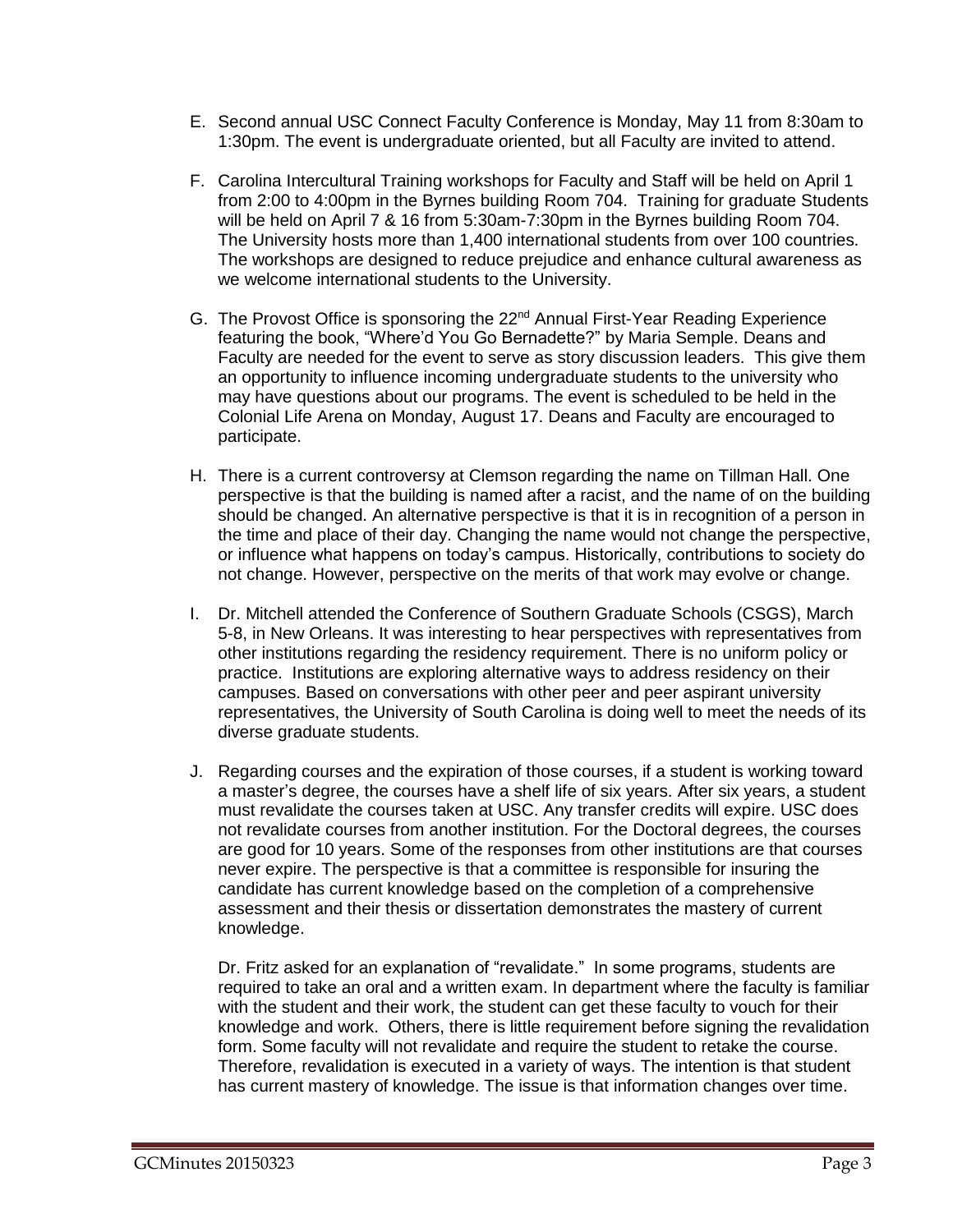Dr. Fritz commented that a degree does not expire, and for courses taken toward a degree will not expire. Dr. Mitchell responded that individual courses can expire while degrees do not.

- K. Also discussed at the CSGS, the fact that Administrators, in general, struggle with the profession/work/life balance. Dr. Mitchell mentioned that most of the Administrators in his profession are single, divorced or involved in multiple relationships (divorce, separation, etc.). These factors are major contributors to profession/work/life imbalance. The intent of the discussion was the importance for Administrations who struggle to find what works to bring their professional and personal life back into balance.
- L. A presentation was also given on the legal aspect of University Administration. It was mentioned that there are statutes and regulation for implementation. Too often overlooked is case law where the courts offer interpretations of how colleges/universities implement regulations. As all States look to Appellate Court ruling; so case law is to the importance of regulation interpretation. Particularly, in the case of interviewing and insuring that the interview questions follow a protocol. For example, a question asked of a candidate about their qualifications is an appropriate question to ask during an interview. However, in the case of a person being asked how they cope with a personal disability, is an example of an inappropriate question.
- M. Another issue discussed was the Fair Labor Standards Act. In regards to hourly employees versus salaried employees. Unclassified employees work until the job is done while classified or hourly employees work 40 hours per week. Any work done over the 40 hour mark warrants time and a half. The question was raised, for a graduate assistant paid by stipend, what is their status? In Wisconsin, Graduate Students are raising this question. Currently the income threshold for to qualify for an unclassified employee is around \$23,000 and it is soon to be changed. It will increase to approximately \$45,000. Graduate Assistants (GAs) cannot work as unclassified employees. New information regarding this issue will be forthcoming to graduate directors regarding how many hours a Graduate Assistant can work.

## 6. **Report of the Graduate Student Association Representative** (Danielle Schoffman)

Graduate Student Week is April 6-10 to coincide with Graduate Student Day on April 10. Details of the events are published in the [GSA Newsletter.](http://gradschool.sc.edu/facstaff/gradcouncil/2014/GSA%20Newsletter%20for%203-23-15.pdf) The GSA is encouraging all Graduate Students to participate.

Nominations are being accepted for GSA elected positions. The deadline to vote is on April 1. The four elected positions are for President, Vice President, Treasurer and the Graduate Council representative. There is a cabinet of 15 liaisons whose positions are appointed. Please refer interested graduate students to the GSA website for more information or email Danielle Schoffman at [SchoffMD@mailbox.sc.edu.](mailto:SchoffMD@mailbox.sc.edu) It is a rich and valuable learning experience to be a member of the GSA.

The GSA is continuing work on Open Access initiatives. In January, Brittany Walter, GSA President, attended a conference in Texas, and the subject discussed was library information and open access resources. As a result, the GSA is partnering with student govern in support of Open Access/Open Electronic resources. A fund will be established for faculty review books via open access that they may want to use for a course. The instructor can access the information and share it with students. Faculty versions of books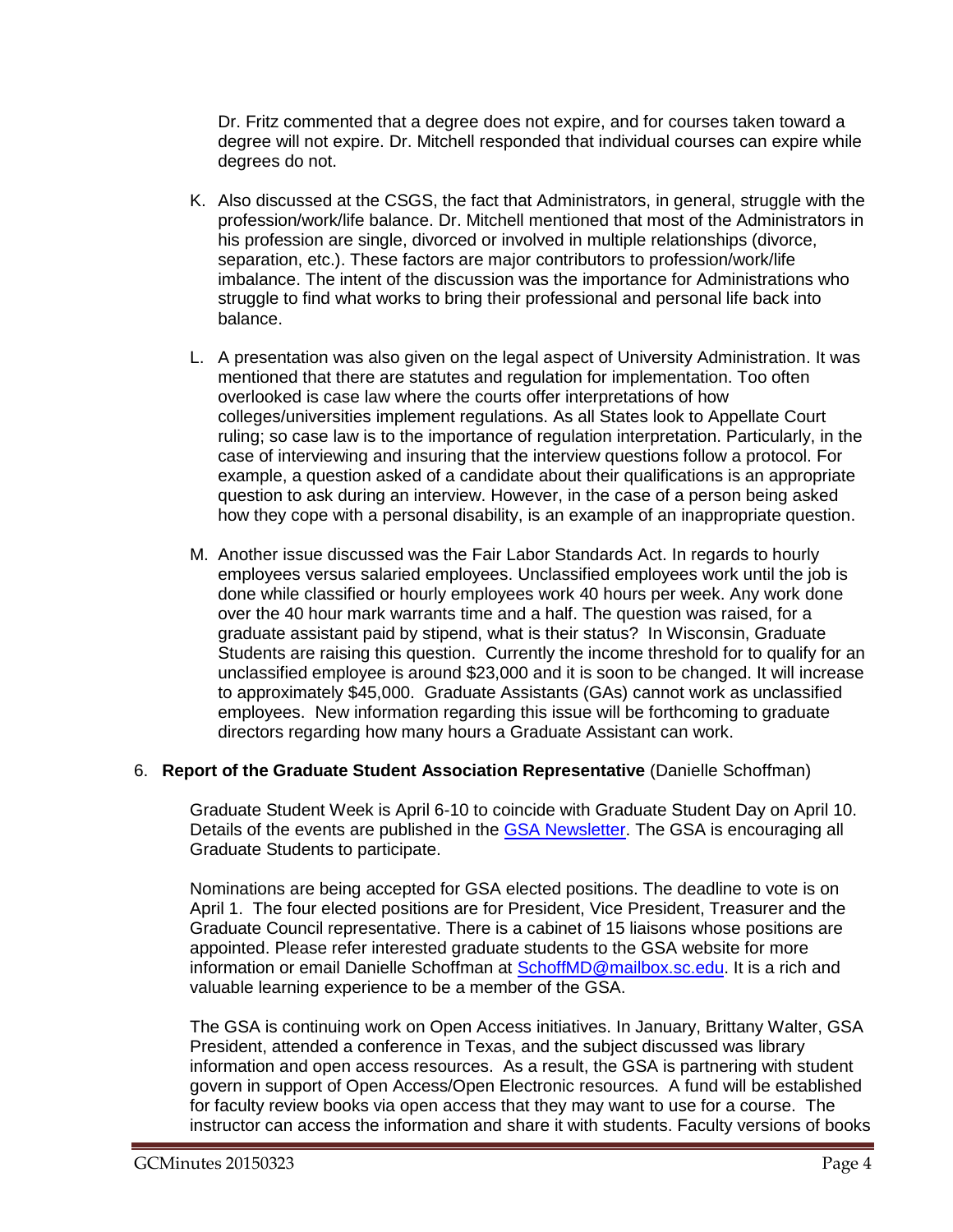are very expensive. The GSA is working to establish a similar fund for Graduate Students who are teaching courses to have the same opportunity. The Graduate School will help the GSA to offer Intellectual Property and Copyright workshops in an effort to inform Graduate Students of their rights when publishing their thesis or dissertation. Zach Lukemire of the Graduate School is presenting the first workshop on March 30.

## 7. **Report of the Academic Policy and Practices Committee** (Julia Lopez-Robertson)

No Report.

8. **Report of the Committee on 500/600 Level Courses, Distance Education and Special Courses** (Murray Mitchell)

**Directions for accessing the electronic submissions of 500/600 level courses**.

Go to<https://www.sc.edu/programproposal/login.php>

Enter your system username and password to log in.

- 1. In the top right corner, go to "Committee Review Site"
- 2. Under "Filter Proposals" choose "Committees"
- 3. Then, choose "Added to Full Faculty Senate Agenda"
- 4. Select the course of interest, and choose that course.
- 5. Next, in the upper right corner, click "Collapse All" then "Expand All" to see the full proposal.

A listing of 500/600 Level Courses was presented to Council. The list was presented to the Council for informational purposes only.

Distance Education Delivery Proposal **APPROVED** [EDCE 707 Career Development](http://gradschool.sc.edu/facstaff/gradcouncil/2014/EDCE%20707%20DED_Redacted.pdf) (3)

## This course is designed to provide experiences that will enhance the student's ability to engage others in career development activities such as career counseling, career planning, information services, career guidance, and career assessment within an educational and/or agency setting. [Effective: Summer 2015]

Distance Education Delivery Proposal **APPROVED** [ITEC 775 Large Scale Health Information Systems](http://gradschool.sc.edu/facstaff/gradcouncil/2014/ITEC%20775%20DED_Redacted.pdf) (3) This course is an overview of the design and operation of large-scale information system in health care administration. [Effective: Fall 2015]

Distance Education Delivery **APPROVED** 

[RETL 725 Shoppers in the Retail Environment](http://gradschool.sc.edu/facstaff/gradcouncil/2014/RETL%20725%20DED_Redacted.pdf) (3) Study of in-store shopper processes, activities, wants and needs to aid retain strategy formulation. Comprehension and evaluation of concepts and theories of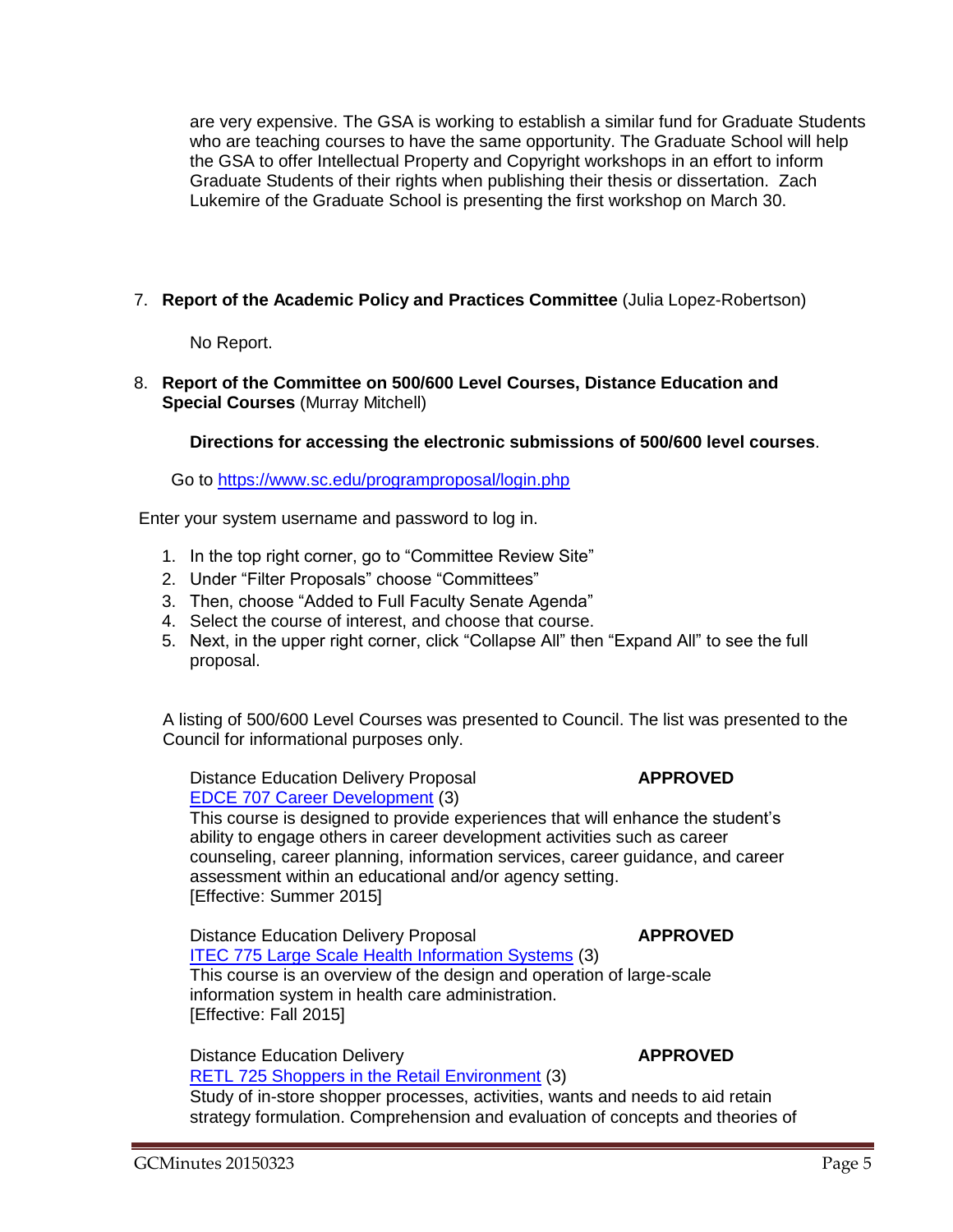customer behavior in the retail environment by discussing the consumer decisionmaking process as well as personal and environmental factors that may influence their decision making. [Effective: Fall 2015]

Distance Education Delivery **APPROVED** [RETL 749 Retail Category Management](http://gradschool.sc.edu/facstaff/gradcouncil/2014/RETL%20749%20DED_Redacted.pdf) (3) Title and bulletin description change. Current: RETL 749 - Retail Category and Space Management (3) The application of category and space management strategies using industry software. Proposed: RETL 749 – Retail Category Management (3) Advanced examination of category management strategies. [Prerequisites: None] [Effective: Fall 2016]

## 9. **Associate Graduate Faculty Nominations** (Murray Mitchell)

|       | Name: Melanie Gall, Research Assistant Professor<br>Program: Geography<br>Term: Spring 2015 - Fall 2020       | <b>APPROVED</b> |
|-------|---------------------------------------------------------------------------------------------------------------|-----------------|
|       | Name: Christopher Emrich, Research Associate Professor<br>Program: Geography<br>Term: Spring 2015 - Fall 2020 | <b>APPROVED</b> |
| Name: | Jerry Mitchell, Research Associate Professor<br>Program: Geography<br>Term: Spring 2015 - Fall 2020           | <b>APPROVED</b> |

## 10. **Fellowships and Scholarships Committee** (Caroline Nagel)

The Committee has finished ranking and sending out notifications for the Presidential Fellows Scholarships. The last phase of nominations for the Trustee Fellowships will be reviewed on March 27.

11. **Report of Science, Math, and Related Professional Programs Committee** (DeAnne Messias)

New Course Proposal **APPROVED** [PHAR 715 Pharmacogenomics and Personalized Medicine](http://gradschool.sc.edu/facstaff/gradcouncil/2014/PHAR%20715%20NCP_Redacted1.pdf) (3) Pharmacogenomics concepts and experimental approaches combined with pharmacotherapy realms. [Effective: Fall 2015]

12. **Report of the Humanities, Social Sciences, Education, and Related Professional Programs Committee** (Matt Brown)

Academic Program Action/Bulletin Change **APPROVED** [Graduate Certificate in Enterprise Resource Planning Systems](http://gradschool.sc.edu/facstaff/gradcouncil/2014/APA%20add%20elective%20Enterprise%20Res%20Planning%20Systems_Redacted3-2-15.pdf) (12) Add a course to approved electives for certificate program.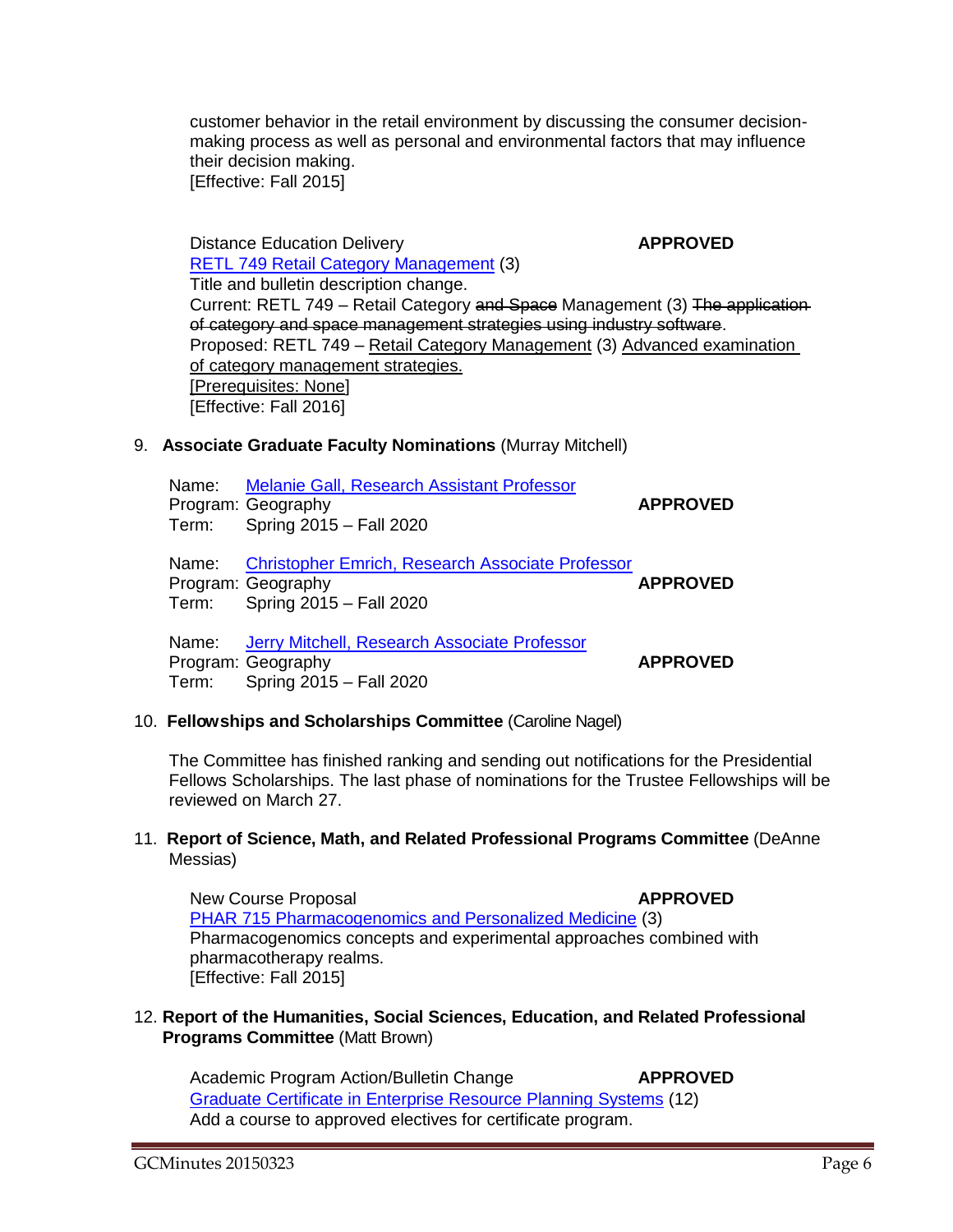**Current**: One of the following (database component):

- ACCT 702 Application of Advanced Databases to Accounting and **Business**
- MGSC 596 Database Management for Business
- MGSC 896 Intelligent Information Systems Design for Business Decision making

**Proposed**: One of the following (database component):

- ACCT 702 Application of Advanced Databases to Accounting and **Business**
- MGSC 596 Database Management for Business
- MGSC 891 Data Resource Management
- MGSC 896 Intelligent Information Systems Design for Business Decision making

[Effective: Fall 2016]

## **Course Change Proposal <b>APPROVED** [SOWK 872 Education](http://gradschool.sc.edu/facstaff/gradcouncil/2014/SOWK%20872%20SOWK%20EDU%20Practicum%20CCP_Redacted.pdf) Practicum (3)

Change credit hours from 3 to 0.

In 2009, the revised social work PhD curriculum included a Social Work Education Practicum (SOWK 872) as a 0 credit hour course. It was listed as such in the Doctoral Program Policies and Procedures Manual. The requested course change is to honor the original intent. [Effective: Fall 2015]

# **Course Change Proposal <b>APPROVED**

[SOWK 889 Doctoral Practicum](http://gradschool.sc.edu/facstaff/gradcouncil/2014/SOWK%20889%20Doctoral%20Practicum%20CCP_Redacted.pdf) (3)

Change credit hours from 3 to 0.

In 2009, the revised social work PhD curriculum included a Social Work Research Practicum (SOWK 889) as a 0 credit hour course. It was listed as such in the Doctoral Program Policies and Procedures Manual. The requested course change is to honor the original intent. [Effective: Fall 2015]

Academic Program Actions/Bulletin Change **APPROVED** [MPA New Concentration in Political Science: Emergency Management and](http://gradschool.sc.edu/facstaff/gradcouncil/2014/MPA%20Concentration%20APA_Redacted1.pdf)  [Planning](http://gradschool.sc.edu/facstaff/gradcouncil/2014/MPA%20Concentration%20APA_Redacted1.pdf) (9)

Change – added item 6.

**Current**: 5. Capstone seminar. The Capstone seminar is taken by all students, preferably during their last semester in the program. In the Capstone seminar, students complete a project in which they integrate the material from other MPA courses in their analyses of contemporary public problems. The MPA program participates in two dual-degree programs with other academic units at the University of South Carolina, and two joint degree programs with other institutions in the state. Information on dual degree opportunities can be found at Graduate Dual Degree Programs.

**Proposed**: 5. Capstone seminar. The Capstone seminar is taken by all students, preferably during their last semester in the program. In the Capstone seminar, students complete a project in which they integrate the material from other MPA courses in their analyses of contemporary public problems. The MPA program participates in two dual-degree programs with other academic units at the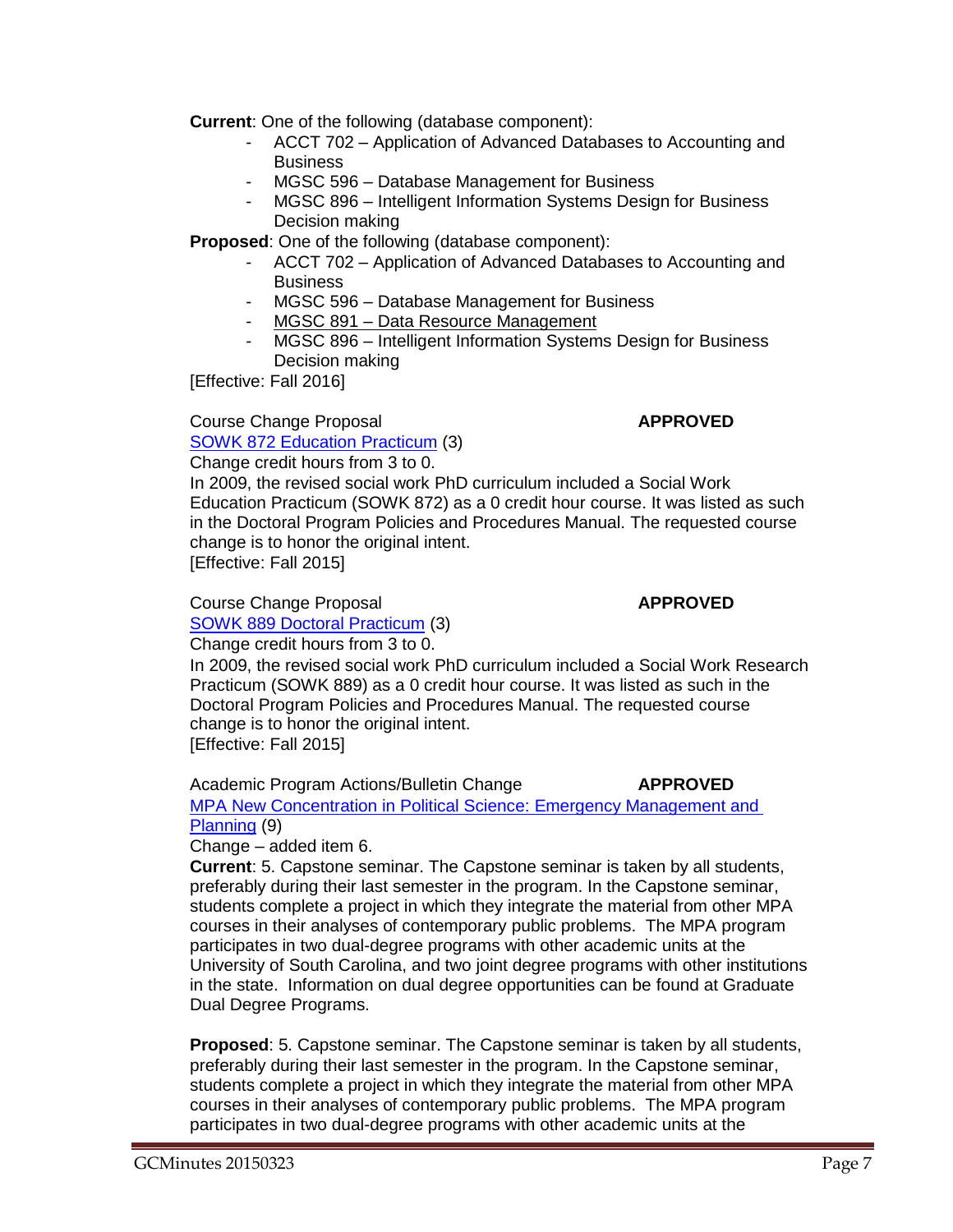University of South Carolina, and two joint degree programs with other institutions in the state. Information on dual degree opportunities can be found at Graduate Dual Degree Programs.

6. Concentration. Students have the option of declaring a concentration in Emergency Management and Planning. Courses taken as part of the concentration count toward program elective requirements. Emergency Management and Planning Concentration Requirements (9 credits): GEOG 530 Environmental Hazards GEOG 535 Hazards Analysis and Planning GEOG 563 Advanced Geographic Information Systems [Effective: Fall 2015]

## 13. **Report of the Grievances, Appeals and Petitions Committee** (Erik Drasgow)

No Report.

## 14. **Other Committee Reports**

No Report.

## 15. **Old Business**

No Report.

### 16. **New Business**

Dr. Mitchell requested to charge the Academic Policies and Practices Committee with revising the language on the forms for both the Accelerated Bachelor's Master's and [Senior Privilege Programs.](http://gradschool.sc.edu/facstaff/gradcouncil/2014/Bachelors-Masters%20Sheet%203-23-15.pdf) The charge is to revise the language and devise a policy that is fair and equitable for the Graduate and Undergraduate students.

The Accelerated Bachelor's Master's and Senior Privilege Programs have existed for some time. Dr. Mitchel recently meet with Dean Mary Ann Fitzpatrick and she is charged with helping students complete their degrees in the shorter period of time, if possible. She anticipates that students completing their degree will want to move quickly into graduate programs. She was interested in know if there was any mechanism in place to facilitate the transition, and the Accelerated Bachelor's Master's and Senior Privilege Programs accomplish that.

The Programs are slightly different. In general, students have the opportunity to participate in one or the other. Never both. The Program forms are in the Graduate School's forms library only, and a description of each form is given. For the Accelerated Bachelor's Master's Plan, there is a GPA qualification requirement verified by the Undergraduate Advisor and the Graduate Director. Students are eligible to take up to 12 Graduate Credit hours. Those credits can be counted in the undergraduate GPA and count toward the undergraduate degree.

If a student goes on to Graduate School at USC, the graduate credit earned can be counted toward their graduate degree, but the credits are treated as transfer courses. The courses do not contribute toward the graduate GPA.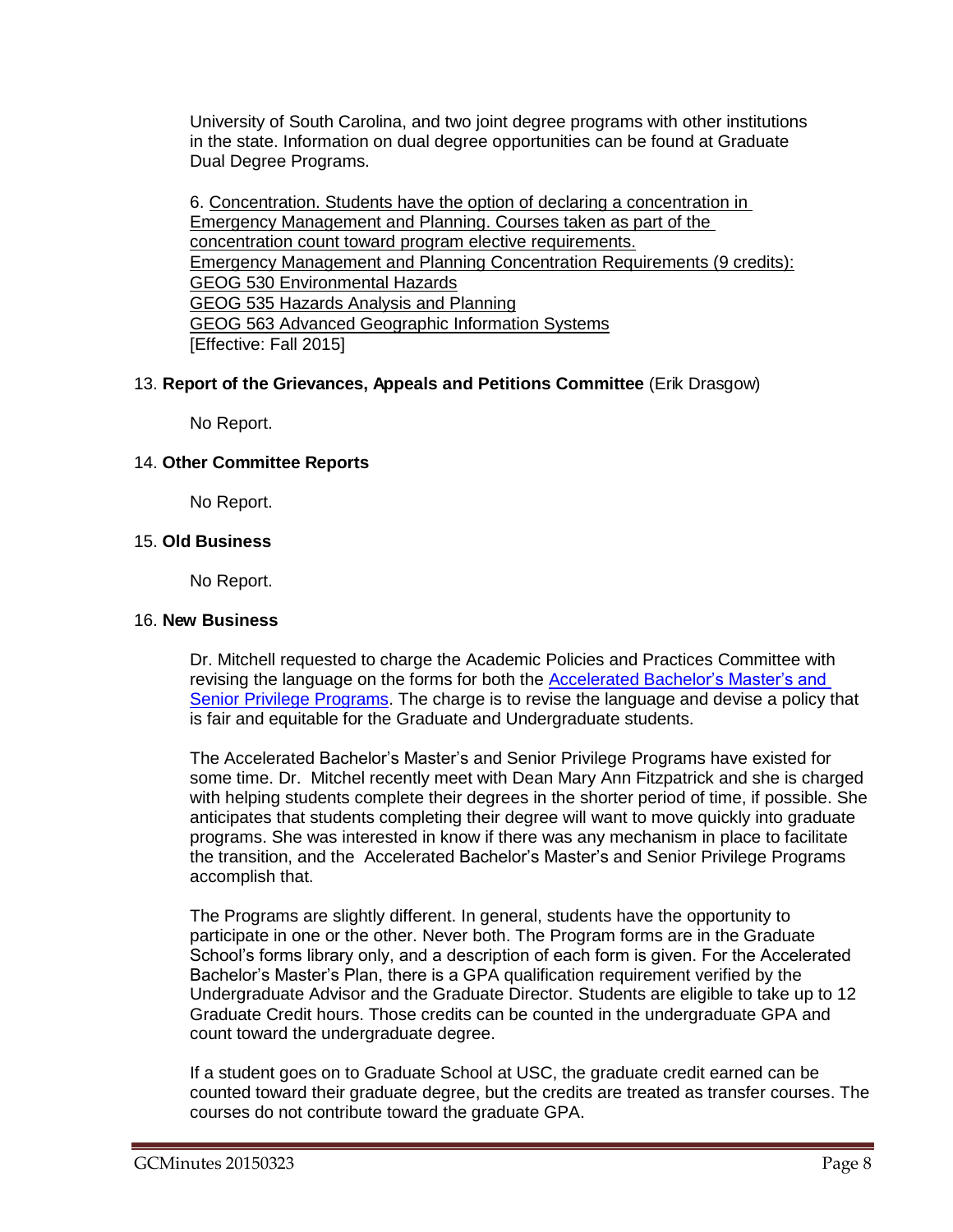For Senior Privilege, a student can take up to 6 hours during their final semester as an undergraduate student. Because of the way the courses are delivered, interpret of the policy needs to be revised allowing the student to take up to 6 hours during the final academic year. Under the current guidelines, a problem developed when a student in the Spring needed to take a course "during their final semester" that was only offered in the Fall. In the student's final semester, the needed course was unavailable.

For the Senior Privilege, these courses are not factored into the Undergraduate nor Graduate GPA.

For the first time an issue has surfaced when a student with a border-line GPA nearing graduation, wanted to know why he was not getting GPA credit for Graduate coursework completed under the Senior Privilege Program. He thought that he should get credits that count toward his graduate GPA.

Dr. Drasgow asked if courses taken in the Accelerated Bachelor's Master's Plan are credits taken in addition to a student's required hours for degree? Dr. Mitchell responded that the hours are typically counted toward the Undergraduate degree. This allows the undergraduate student to experience Graduate level courses with no risk to the GPA.

Dr. Nancy Brown commented that this program can help students who are doing well in the last two semesters of matriculation. Even with the lower calculation of graduate credits, the courses can positively impact the student who needs the credits. However, it does not seem fair and equable that the courses show on the transcript, but the credits are not counted in the GPA.

Dr. Mitchell requested the presence of Garrick Queen, Associate Director of Enrollment Management of the Graduate School, to join Graduate Council to clarify issues regarding both the Accelerated Bachelor's Master's and Senior Privilege Programs. Dr. Mitchell asked where credits hours are counted for both Programs. Mr. Queen answered the courses and credit show on transcripts in both Programs. However, zero credit hours are included in the GPA. He further stated that the Registrar discovered an issue when the graduate coursework completed by an undergraduate student in the Senior Privilege Program generated a graduate record for at student who had not yet applied and enrolled in Graduate School.

Dr. Messias asked if there is any data showing how frequently these programs are used and by which programs? Perhaps a perspective can be gleaned from those programs.

Mr. Queen responded that students in the STEM fields most frequently use both Programs.

Dr. Nagel asked if an undergraduate student goes on to pursue a graduate degree at USC, can the credits be counted toward both degrees? Mr. Queen answered that the credits are treated as transfer credits and typically cannot be counted. Dr. Mitchell added that any additional credits earned by an undergraduate student, can be used toward concurrent enrollment or a dual degree.

Dr. Brown commented that some programs regulate the amount of credits that can be "shared" in concurrent enrollment or for a dual degree.